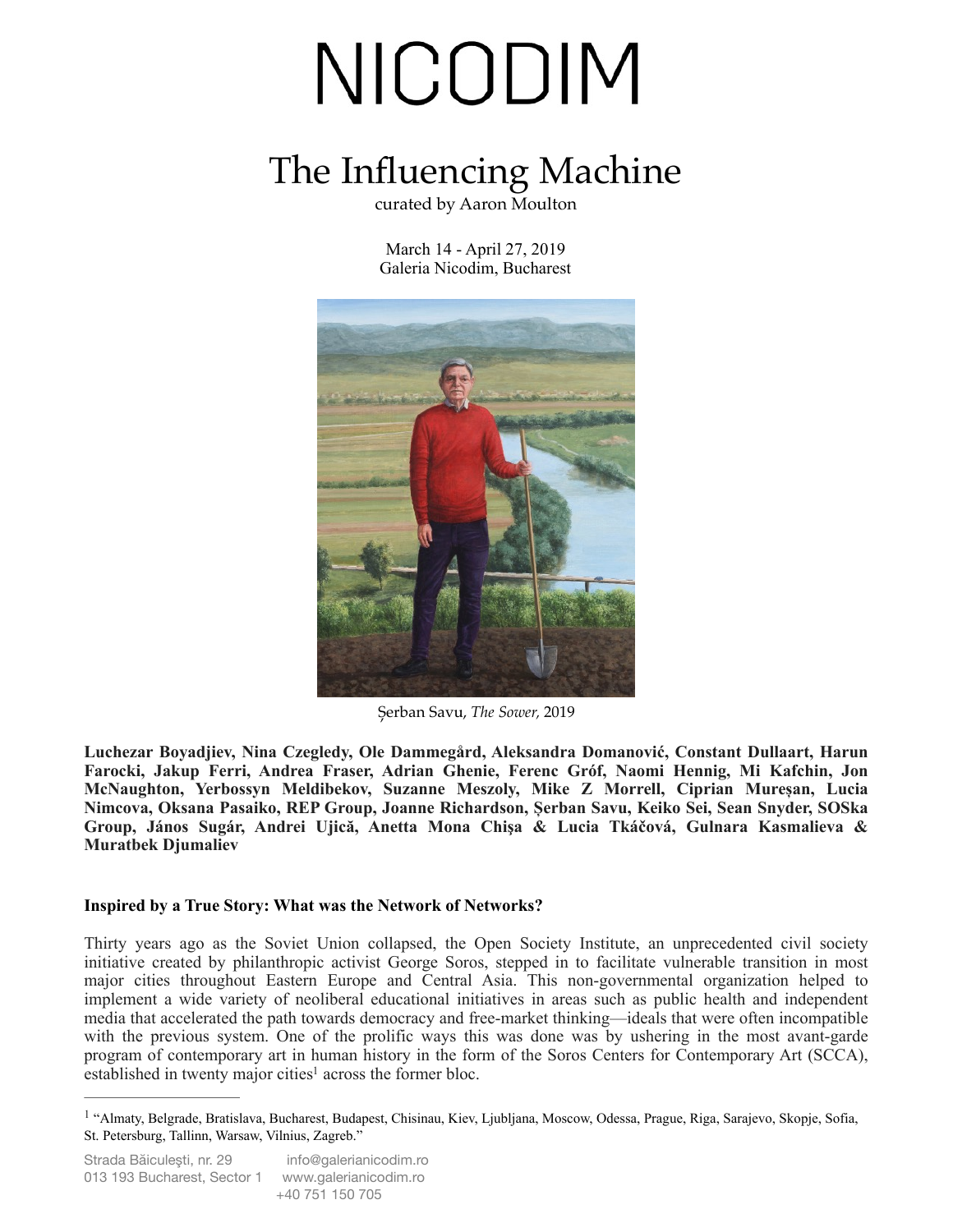<span id="page-1-3"></span>Arriving with a pedagogical evangelism for Western-style cultural production, the SCCA networks had operating budgets that asymmetrically dwarfed the pre-existing Artist Unions or state budgets for art[.](#page-1-0)<sup>[2](#page-1-0)</sup> A new and superior art world appeared overnight. The centers set up a collaborative network within each major city and across the network as a whole: providing grant money, facilities, know-how, publishing, research databases of local artists for foreign curators and also infrastructure to cultivate off-shooting branches, events, education programs, etc. In places like Chisinau, Moldova the SCCA is credited with introducing the very idea of contemporary art as they would come to know it. The change has often been referred to as a "necessary upgrade" by former SCCA Chisinau director Octavian Esanu, who goes on to say it was "something happening across the newly independent states like what the IMF was doing for these same economies."<sup>[3](#page-1-1)</sup> The result was in fact radically transformative.

<span id="page-1-5"></span><span id="page-1-4"></span>In addition to pioneering the internet in the form of hands-on education and first-time access, the OSI also, in certain cases, laid the fibre optic cables and created the satellite networks for the fastest public internets in the world[.](#page-1-2)<sup>[4](#page-1-2)</sup> An entire ecology of media resources from OSI-funded TV stations, radio, newspapers and magazines were at the SCCA's disposal to communicate the message, experiment with the medium, and have an unprecedented and hopefully irreversible reach of communication in places where the democratic voice of the people had historically been easily suppressed. Their presence reinvented hierarchies of quality and schools of thought through the institutionalization of culture. They invented the notion of the "cultural manager" and influenced the rise in curatorial practice as a watchdog in the field.

Depending on the location, the SCCA program had a 5-10 year shelf-life. The latter years were referred to as the "Sunset Years" where as quickly and suddenly as they had come, they would exit. The network would downsize the budget annually with the notion that the centers would stand on their own through the knowledge and infrastructure they had acquired. And by then, a new generation of philanthropist would hopefully step in to take responsibility. The SCCA Zagreb or the SCCA Ljubljana, for example, successfully transitioned into independent operations and prospered to become the leading institutions of their art worlds. For others that was not the case. They shut down in slow motion, a shadow of their bombastic beginning. Art worlds would remain problematically divided in their wake. And now the SCCA's histories are fast disappearing just like those they had stepped in to save.

#### **What is The Influencing Machine?**

The exhibition at Galeria Nicodim is as much about influence as it is an experiment in influencing. It is inspired by the SCCA network and reflects on the legacy anthropologically, turning the SCCA's method in on itself. It employs a recursive format where form, function, meaning and interpretation are in a closed loop, a self-oiling machine, a meta-SCCA. It analyzes the SCCA's practice of institutionalizing cultural networks and directionalizing cultural production—an invention of new patterns, practices and traditions that would fast become sacred. The exhibition includes iconic works, important themes, case studies, archival material and newly commissioned projects from international artists born out of this period or reflecting on it. The exhibition has five sections that lead the viewer through a spectrum of history, data, and aesthetics.

#### **Section 1: Cultural Exorcism**

The Influencing Machine is introduced through archetypal remnants and specters of the fallen regime, the Closed Society in the face of Disaster Capitalism. *Videograms of a Revolution* (1993) from Harun Farocki and Andrei

<span id="page-1-0"></span><sup>&</sup>lt;sup>[2](#page-1-3)</sup> From the information I found the range across the SCCA during the prime years is from three to ten times the state budget.

<span id="page-1-1"></span><sup>&</sup>lt;sup>3</sup>Octavian Esanu, "Art and Theory of Post-1989 Central and Eastern Europe - A Critical Anthology," Ed. Janevski, MoMA Primary Documents (2018)

<span id="page-1-2"></span>Jonathan Peizer, "The Dynamics of Technology for Social Change," IUniverse, 2005. Peizer observes that the Institute had "the unique [4](#page-1-5) opportunity and responsibility to change the world using new concepts in philanthropy and technology that were tested and deployed thanks to Soros' largess."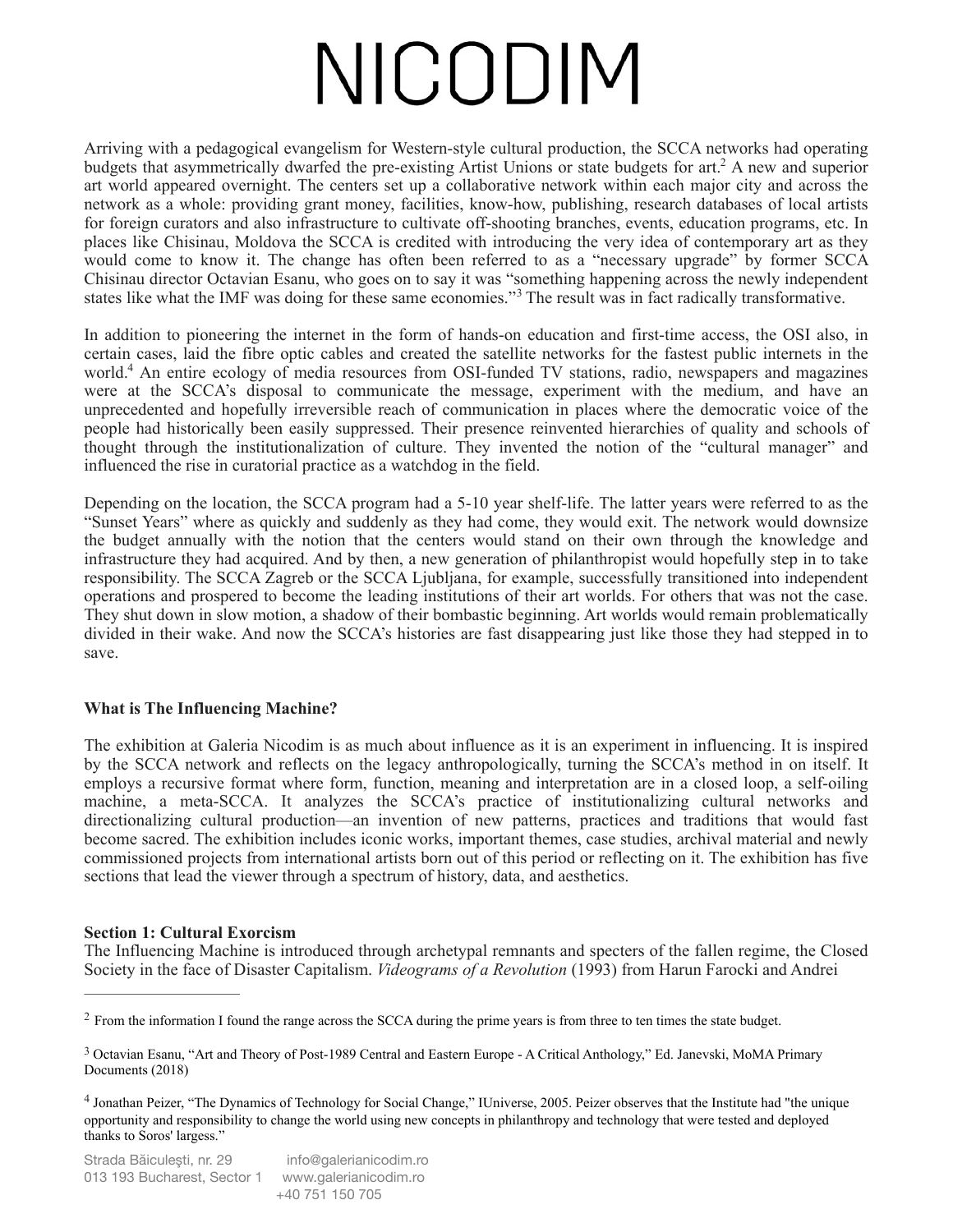Ujica sets the stage with the mythologically televised "People's Revolution" in Bucharest in late December of 1989. Kazahkstani artist Yerbossyn Meldibekov's monumental sculpture *Gattamelata* (2007) shows the directaction glory of dethronement. The ousted leader is remembered only with a heraldic pose of taxidermied horse feet, the animal and its rider violently cut at the knee and gone without a trace. Aleksandra Domanovic has produced a new work based on her portrait series of Yugoslavia's beloved Tito as a cipher in states of transition. For the exhibition she has merged her classic image of Tito with the iconic Otpor! Movement of Serbia's "Bulldozer Revolution." A devil in the details becomes history's ironic call-and-answer when we find First Lady Melanija Trump's visage uncannily blurred into Tito's own features. The "Tulip Revolution" in Bishkek is captured on camera and operatically synched with the tempestuous soundtrack of "Hall of the Mountain King" in Gulnara Kasmalieva & Muratbek Djumaliev's frenzied film *Revolution* (2005), a movie that leaves you hungry for change now at any cost.

#### **Section 2: Conversion Therapy**

Art therapy and shock therapy intertwine with works that address a spectrum of Ostalgia, theories on forgetting and transitory aesthetics. Slovakian Lucia Nimcova's hilarious masterpiece *Exercise* (2008) shows villagers in a reenactment of bodily memory, cathartically remembering the mandated exercising that occurred every morning until everything abruptly changed at the Fall of Communism. Labor and capital have a clear conversion value in Anetta Mona Chişa & Lucia Tkáčová's piece *All Periods in Capital* from 2007. The seminal book by Karl Marx has been filtered through the bean counter, each moment of punctuation converted into a small handmade black ball, more than 22,000 sentences of commodified ideology. The exchange rate for contemporary art and its importance to peasants is a dozen eggs or maybe a chicken. SOSka Group's film *Barter* parodies the values of these cultural markets when they are displaced out of context.

<span id="page-2-2"></span>Some of the earliest SCCA Annual Exhibitions had an unprecedented understanding of weaponizing context for holistic purposes in the name of art.<sup>[5](#page-2-0)</sup> These actions, unlike any prior in the history of art, were done as a means to not only confront the past but exorcise it. This pattern of exhibitions ritualized a use of sacred heritage sites or suddenly demilitarized spaces in a manner akin to cultural voodoo.

One such example is former SCCA Kiev curator Marta Kuzma's controversial exhibition "Alchemic Surrender" from 1994 which took place on a naval base in the Crimean Sea aboard the live Battleship Slavutych. Consecrating acts of emasculation, transgression, capitulation and desecration gave new meaning to the notion of conversion therapy. Such exhibitions were radical intersections of Cold War ritual, spirituality, protest and cultural metabolization.

#### **Section 3: Pedagogical Evangelism**

<span id="page-2-3"></span>*When a scientific law is combined with the cause it provides predictions. When a scientific law is combined with the effect it provides explanations. In this sense, predictions and explanations are symmetrical and reversible through the logic of deduction. That leaves testing.[6](#page-2-1)*

<span id="page-2-0"></span><sup>&</sup>lt;sup>5</sup>Related Exhibitions: "State" Curated by Ivan Runkovskis, SCCA Riga (1994), "Alchemic Surrender" Curated by Marta Kuzma, SCCA Kiev/Crimea (1994), "Carbon Art" Curated by Octavian Esanu, SCCA Chisinau (1995), "Monument" Curated by Helena Demakova, SCCA Riga (1995), "Island" Curated by Slaven Tolj, SCCA Zagreb/Dubrovnik (1996)

<span id="page-2-1"></span>George Soros,"Fallibility, reflexivity, and the human uncertainty principle," Journal of Economic Methodology (2013), 20:4, 309-329 *[6](#page-2-3)*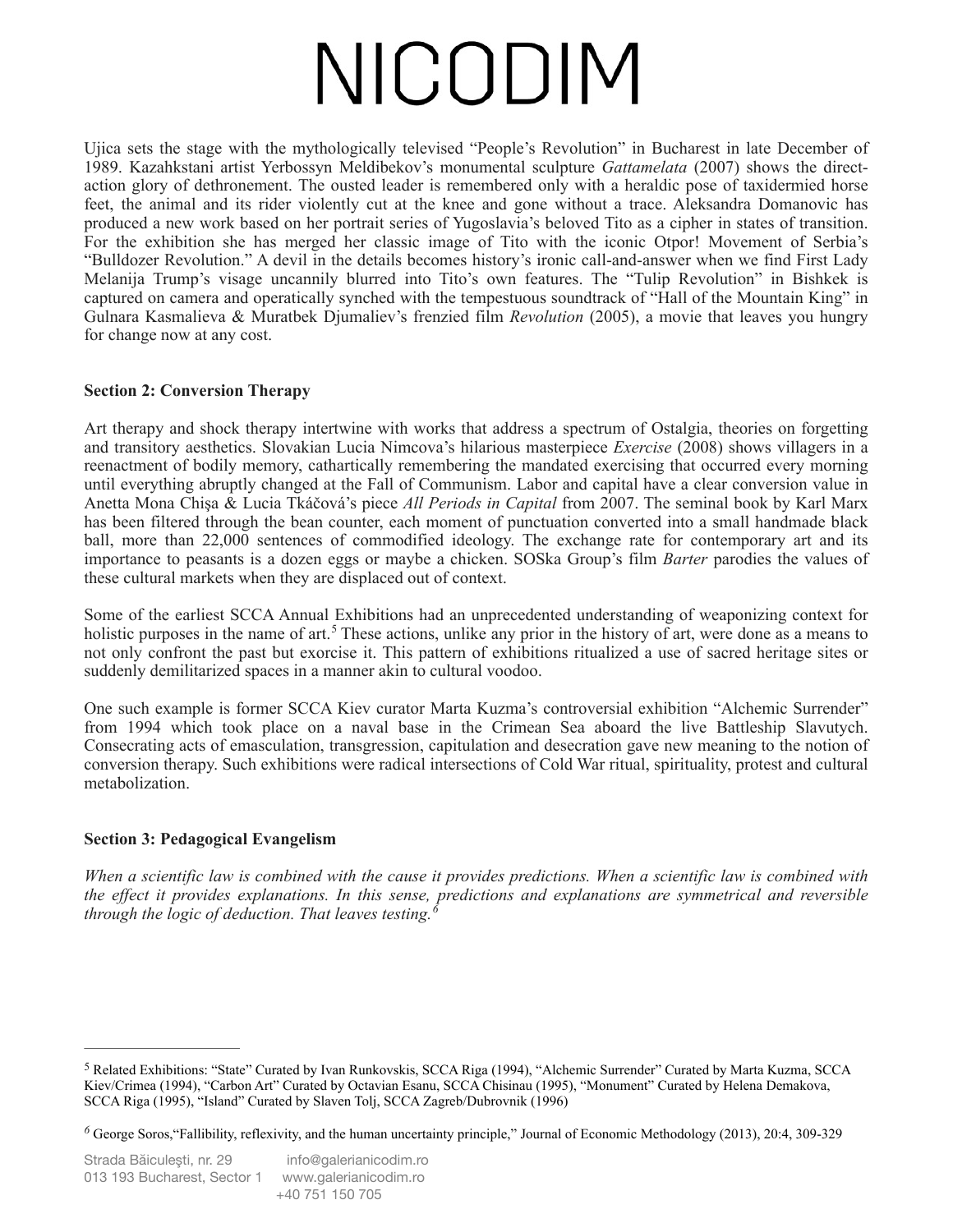<span id="page-3-2"></span>Thisportion of The Influencing Machine is inspired by a genre of exhibitions<sup>[7](#page-3-0)</sup> from the earliest years across the network, exhibitions that can be credited with bringing the world the clearest and most advanced form of socially engaged practice. In particular is the revolutionary exhibition "Polyphony" from 1993 curated by Suzanne Meszoly, the pioneering architect of the entire SCCA network. Prolifically engaging non-sites across Budapest, artworks appropriated and invented a range of Situationist tactics by hacking all forms of media and communication as well as teaching DIY methodology. An important achievement was that many of these interventions would hopefully slip past the common viewer and not even be seen as art but more as medium as message as disruption. The curatorial statement says it would "offer the artists information on available technological and material possibilities for the production of radically new forms of art." This tactical media savvy could become useful tools in times of need.

The Ukrainian collective REP Group (Revolutionary Experimental Space) was born directly out of the Orange Revolution in Kiev. The energy and theater of change there on the Maidan Square became a stage for multiple performative actions that were political and artistic. Next to professional protestors, a ragtag group of artists came to the frontlines to imagine a new language for Ukrainian art and culture, one born from within and not superimposed. They used the SCCA Kiev like a pressure cooker to evolve a project that was being born in that very moment, transforming daily, an avant-garde of survival. For over a decade REP Group have continued to shape their revolutionary expression through performance, interventions, archiving and neologizing refracted through the problematics of cultural colonialism stemming from initiatives like the SCCA itself. A newly commissioned monumental mural in their Patriotism style as well as a survey of their performative interventions will be on view.

#### **Section 4: Archival Rituals**

*The complexity of the world in which we live exceeds our capacity to comprehend it. Confronted by a reality of extreme complexity, we are obliged to resort to various methods of simplification: generalizations, dichotomies, metaphors, decision rules, and moral precepts, just to mention a few. These mental constructs take on a (subjective) existence of their own, further complicating the situation.[8](#page-3-1)*

<span id="page-3-3"></span>The SCCA Archive was the most important and first ritual that consecrated each center: to collect data on the lost histories of the 60s, 70s, and 80s. This paved the way for writing the story as it was happening during that transitional period of the 90s. This selective resource became the exclusive avenue through which foreign curators would gain an understanding of contemporary art in these previously hard-to-access art worlds.

Half of these archives are currently inaccessible, disappeared or destroyed. As the harbinger of the internet with an obsessive archival impulse, today most of the SCCA websites no longer exist or are barely traceable in histories of the internet. In order to preserve these histories, The Influencing Machine uses the same approach the SCCA used to archive its networks of artists. A near complete archive is put forth here to allow a selective but broad view of the network's Curriculum Vitae. It will have a collection of data pertaining to early programming histories including publications, open call announcements, documentation, films, reviews, and press releases that map the network. Focus is given to the anomalously advanced case study exhibitions referenced above that inspired the Conversion Therapy or Pedagogical Evangelism sections of The Influencing Machine.

<span id="page-3-0"></span><sup>&</sup>lt;sup>7</sup>Related Exhibitions: "Nonexistant Art" Curated by Urmas Muru, SCCA Tallinn (1993), "Polyphony" Curated by Suzy Meszoly, SCCA Budapest (1993), "Orbis Fictus" Curated by Ludvík Hlaváček and Marta Smolíková, SCCA Prague (1994), "010101" Curated by Calin Dan, SCCA Bucharest (1994), "Geo-Geo" Curated by Janis Borgs, SCCA Riga (1995), "Mundane Language" Curated by Algis Lankelis, SCCA Vilnius (1995), "Pune Ochiul" Curated by Bradley J. Adams, SCCA Chisinau (1997),

<span id="page-3-1"></span>George Soros, "Fallibility, reflexivity, and the human uncertainty principle," Journal of Economic Methodology (2013), 20:4, 309-329 *[8](#page-3-3)*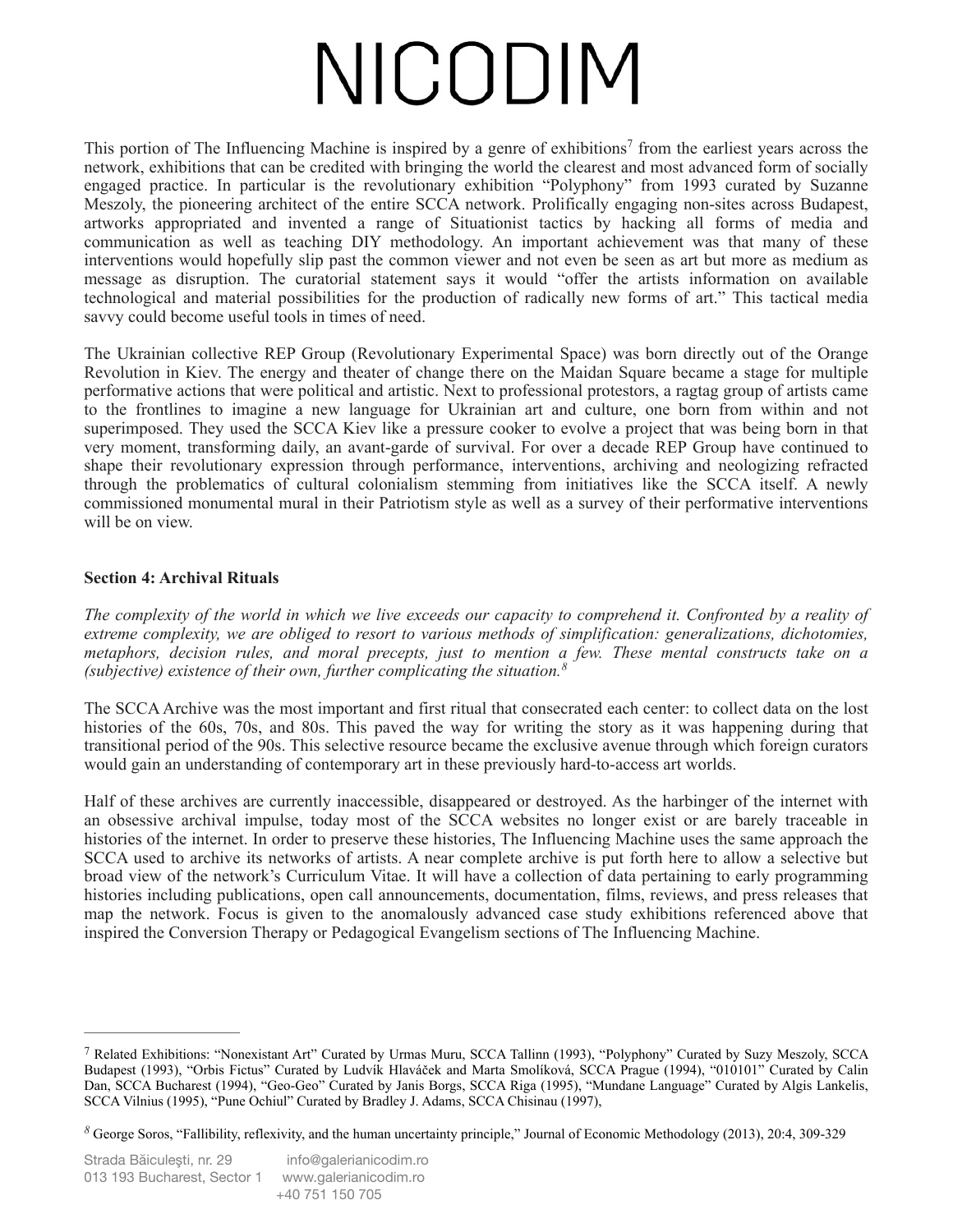#### **Section 5: Summoning Soros Realism**

Socialist Realism was seen as the subservience of creative expression to aggrandize the dictator or the state's message—a lobbying to control the transcendental aspirations of the nation, of the artist. This was embodied in classical paintings of the Dear Leader or the proud worker in the field. It was the aesthetics and materiality of the Closed Society.

With Globalization and calls for an Open Society, a Good Samaritan came with the geostrategic zeal of a missionary, a mystic merchant offering an alternative form of aspiration to save the common man from subservience. Like a Big Brother, he directed them to the hopeful dreams of Magical Capitalism, a spiritualized alchemy of culture and finance. He worked across these lands to sow his seeds of enlightenment unconcerned with social consequences. He would take measures to assure that no one could have a greater philanthropic impact than him. In his native tongue of Esperanto his name meant "to soar". This man was George Soros.

The final section of the exhibition will be a pantheon of portraits dedicated to this patron saint of the Open Society. These were each commissioned for the exhibition from some of the most important artists working today both in Romania and internationally such as Luchezar Boyadjiev, Adrian Ghenie, Naomi Hennig, Mi Kafchin, Jon McNaughton, and Șerban Savu.

#### **Why Tell This Story Now in 2019?**

Because it is extremely intriguing. Because it fits neatly in a history between Abstract-Expressionism for the CIA and the Russian trolling of 2016. Because politics and perspectives around this have evolved in unforeseen ways from then to now. Because this isn't about art nor was it ever. Because it's the great Rorschach of our times. Because it is not a simple matter about good or evil even though we're preconditioned to believe it is. Because perception management and consensus control is everything.

Many of these SCCA art worlds, their histories and their influence have faded completely. The narrative has been historicized and controlled predominantly by devotees who were advocating it from within the network. The Influencing Machine offers a chance to think critically about cultural avant-gardes and influence, especially on this scale.

The exhibition is a reflection of cultural practice in a mirror that has never seen itself. It is a celebration of the avant-garde in its most experimental form. It reveals contemporary art as a true battleground for beta-testing radical ideology, where the contemporary artist is an awakened activist, where institutional critique is a form of well-branded lobbying, and where avant-gardes can be scripted. It is a portrayal of perception, network and control.

This is The Influencing Machine.

*Special thanks to Assistant Curator Nathalie Agostini who was essential to this project and establishing the archive.*